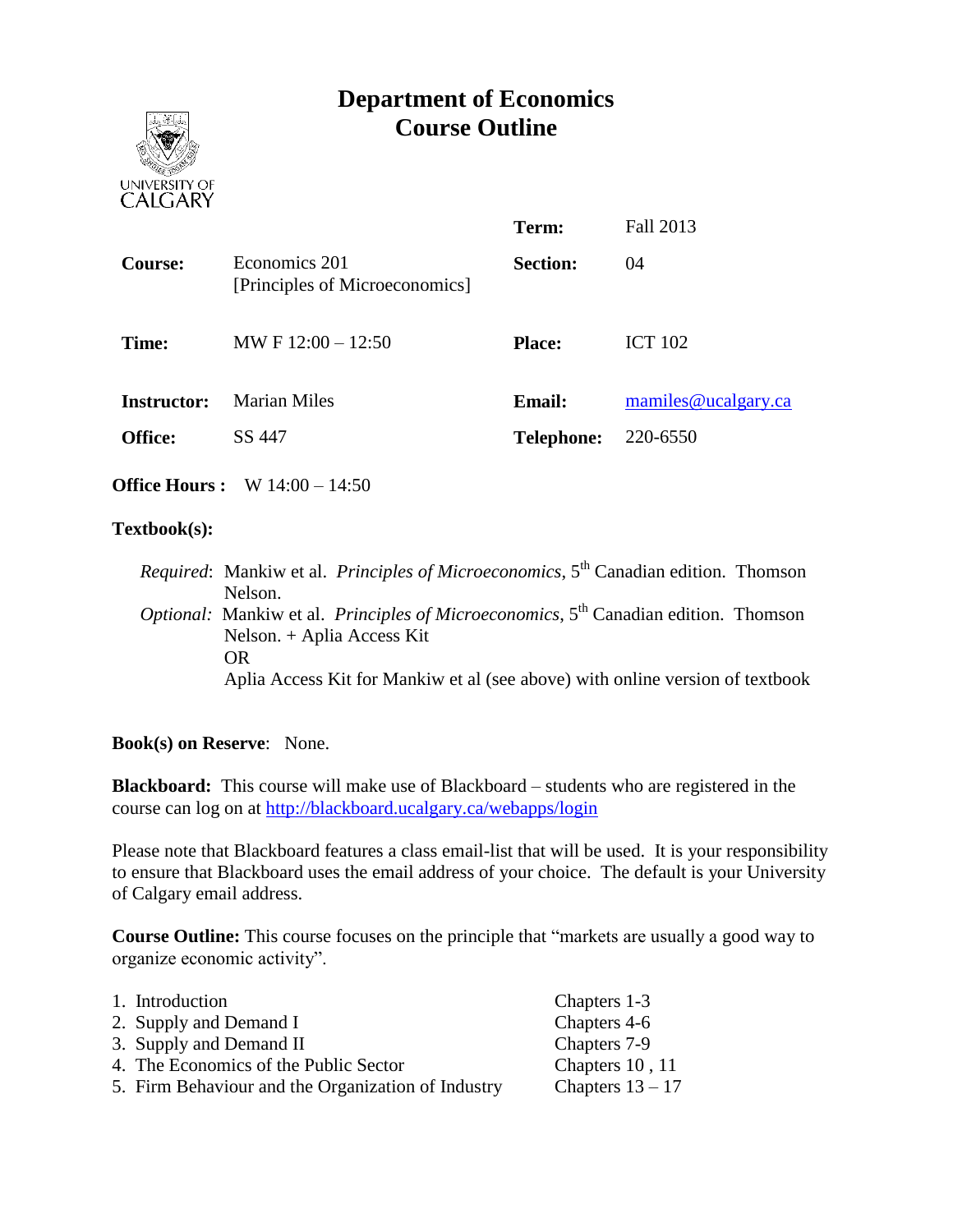## **Grade Determination and Final Examination Details:**

| 2 assignments (7.5% each)                          | 20%  |
|----------------------------------------------------|------|
| Midterm Examination, Friday, Oct. 25 <sup>th</sup> | 30%  |
| <b>Final Examination</b>                           | .50% |

## Assignments*:*

- 1. Assignments will be multiple choice questions, posted on Blackboard. Due dates will be posted during the first week of class.
- 2. All assignments will be due by 10:00 AM on the due date, at the beginning of class. **Late assignments will not be accepted under any circumstance. Assignments sent electronically will not be accepted under any circumstance. Only assignments handed in at the beginning of the lecture on the appropriate due dates will be accepted.**
- 3. Course material dealing with a particular assignment will typically be covered in class at least one lecture before the assignment is due and assignments can be done at any time prior to the due date and then handed in at the beginning of the lecture on the due date.

## *Aplia and Practice Problems:*

- 1. If you choose one of the textbook options that include Aplia, you will be required to access the Aplia website at [http://aplia.com](http://aplia.com/) . Please register on the website within the first week of classes. Should you only purchase the online textbook with Aplia access, you have to pay for Aplia within the deadline set by Aplia.
- 2. Using Aplia, you will be able to complete practice problem sets. **Aplia problem sets are entirely optional, as is the purchase of Aplia.**
- 3. Emails regarding Aplia should be directed towards the providers of Aplia or to the teaching assistants (TAs) that will be assigned to this course.

#### Examinations*:*

- 1. Examinations will consist of multiple choice questions.
- 2. The midterm examination will cover the material in Chapters  $1 8$  inclusive, and the exam will be held during lecture time on Friday, Oct. 25th.
- 3. The final examination will last two hours, will be scheduled by the Registrar. The final examination will cover all course material, but will be heavily weighted towards material that was not dealt with in the midterm (i.e.  $>70\%$  of the final will cover Chapters 9 – 11, 13 - 17).
- 4. A non-programmable calculator may be used in the examinations.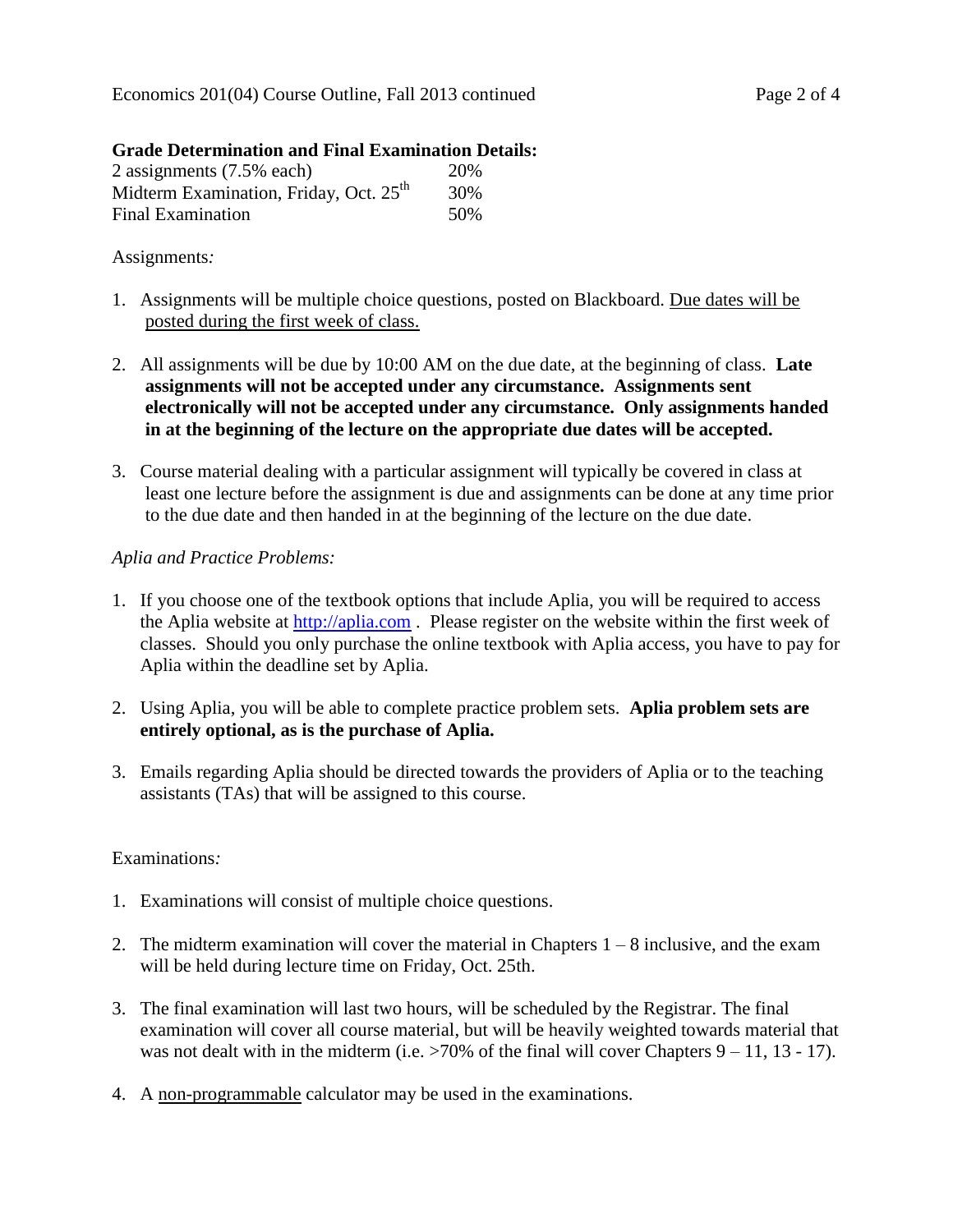Assignments, tests and final exams are marked on a numerical (percentage) basis, and then converted to letter grades. The course grade is then calculated using the weights indicated above. As a guide to determining standing, these letter grade equivalences will generally apply:

| $A+ 95-100$   | $B = 73 - 76$ | $C-60-62$    |
|---------------|---------------|--------------|
| $A = 85 - 94$ | $B - 70 - 72$ | $D+ 56-59$   |
| $A - 80 - 84$ | $C+ 67 - 69$  | D $50 - 55$  |
| $B+ 77 - 79$  | $C = 63 - 66$ | $F = 0 - 49$ |

## **Notes:**

- 1. Students should be aware that no "make-up" midterms will be given. Any student who finds it necessary to miss the midterm must notify the instructor in advance and produce a valid medical certificate or other required documentation in order to have the weighting moved to the final examination. Note that deferred final examinations may contain short/long answer questions. Also, deferred final examinations do not have to cover the same material or have the same format as the regular final examination.
- 2. Students should be aware that no "make-up" assignments will be given. Any student who finds it necessary to miss an assignment must notify the instructor in advance and produce a valid medical certificate or other required documentation in order to have the weighting adjusted. This adjustment will result in the weight for the missing assignment(s) being added to the final exam weight.
- 3. Students should be aware of the academic regulations outlined in The University of Calgary Calendar.
- 4. It is the student's responsibility to request academic accommodations. If you are a student with a documented disability who may require academic accommodation and have not registered with the Disability Resource Centre, please contact their office at 220-8237. Students who have not registered with the Disability Resource Centre are not eligible for formal academic accommodation. You are also required to discuss your needs with your instructor no later than fourteen (14) days after the start of this course.
- 5. The use of cell phones for any purpose in class is prohibited. Computers may be used for notetaking purposes only.
- 6. Students seeking reappraisal of a piece of graded term work should discuss their work with the instructor *within fifteen days* of work being returned to class. However, the earliest that grades will be discussed will be the next scheduled office hour after the return of an assignment or examination.
- 7. Students will be responsible for all material listed on the course outline, regardless of whether or not the material has been covered in class, unless the instructor notifies the class that the material will not be covered.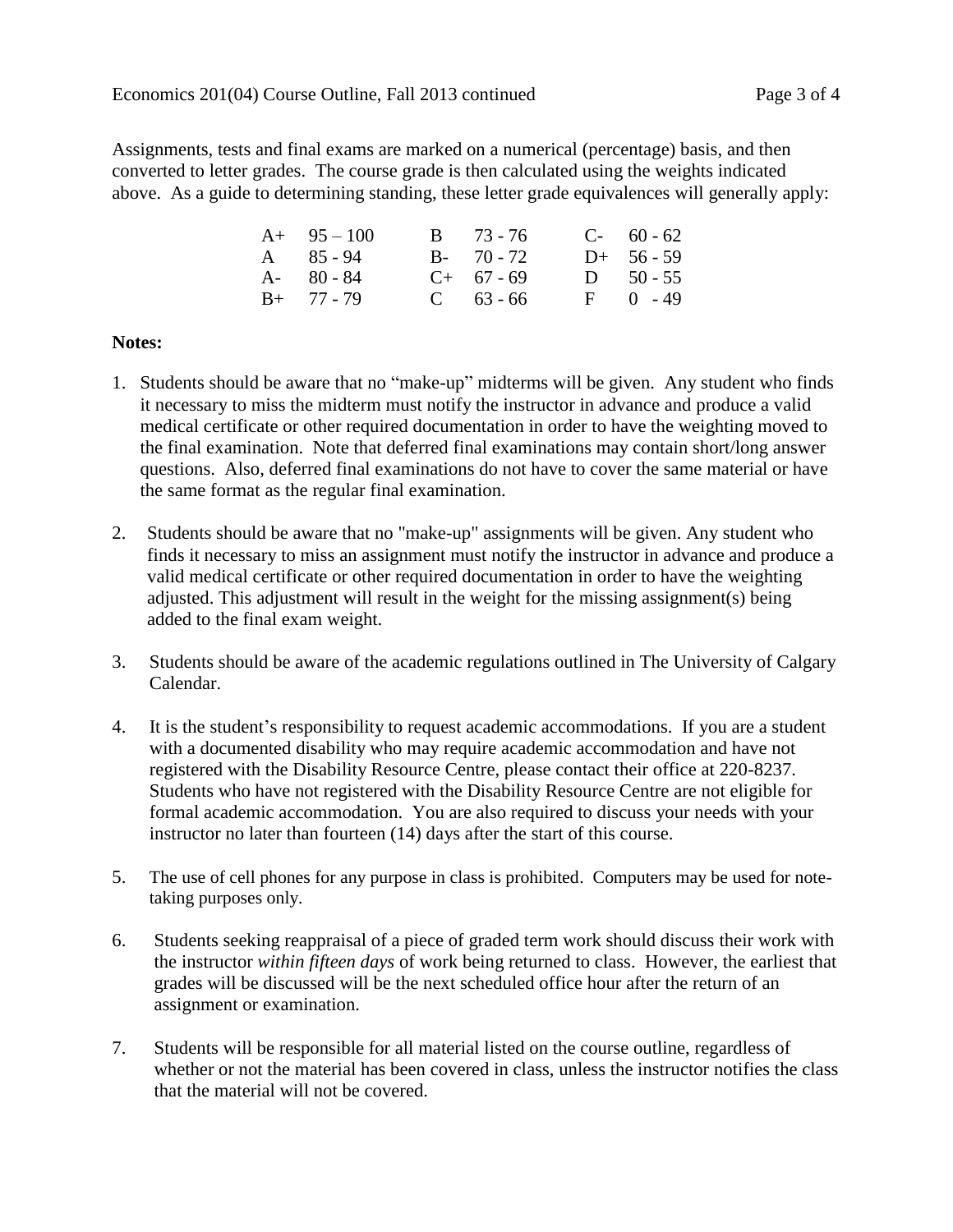8. Please note that the following types of emails will receive **no response**: emails not addressed to anyone in particular; emails where the recipient's name is not spelled correctly; anonymous emails; emails in which the sender has not identified which course and section he/she is taking; and, emails involving questions that are specifically addressed on the course outline.

Students' Union Vice-President Academic: Emily Macphail Phone: 403-220-3911 E-mail [suvpaca@ucalgary.ca](mailto:subpaca@ucalgary.ca)

Students' Union Faculty Representative (Arts) Phone: 403-220-3913Office: MSC 251 E-mail [arts1@su.ucalgary.ca](mailto:arts1@su.ucalgary.ca) [arts2@su.ucalgary.ca,](mailto:arts2@su.ucalgary.ca) [arts3@su.ucalgary.ca,](mailto:arts3@su.ucalgary.ca) [arts4@su.ucalgary.ca](mailto:arts4@su.ucalgary.ca)

Society of Undergraduates in Economics (S.U.E.): [www.ucalgary.ca/sue](http://www.fp.ucalgary.ca/econ)

Society of Undergraduates in Economics is a student run organization whose main purpose is to assist undergraduate economics students succeed both academically and socially at the University of Calgary. Services include access to the exam bank, career partnerships with the Career Centre through hosting industry nights and information sessions, recognizing achievements in teaching, and organizing social events for members. They invite you to join by contacting [sue@ucalgary.ca.](mailto:sue@ucalgary.ca)

*Faculty of Arts Program Advising and Student Information Resources*

- Have a question, but not sure where to start? The Faculty of Arts Program Information Centre (PIC) is your information resource for everything in Arts! Drop in at SS102, call them at 403-220-3580 or email them at [artsads@ucalgary.ca.](mailto:artsads@ucalgary.ca) You can also visit the Faculty of Arts website at<http://arts.ucalgary.ca/undergraduate> which has detailed information on common academic concerns.
- For program planning and advice, contact the Student Success Centre (formerly the Undergraduate programs Office) at  $403-220-5881$  or visit them on the  $3<sup>rd</sup>$  Floor of the Taylor Family Digital Library.
- For registration (add/drop/swap), paying fees and assistance with your Student Centre, contact Enrolment Services at 403-210-ROCK [7625] or visit them in the MacKimmie Library Block.
- Online writing resources are available at *http://ucalgary.ca/ssc/writing-support/onlinewriting-resources*